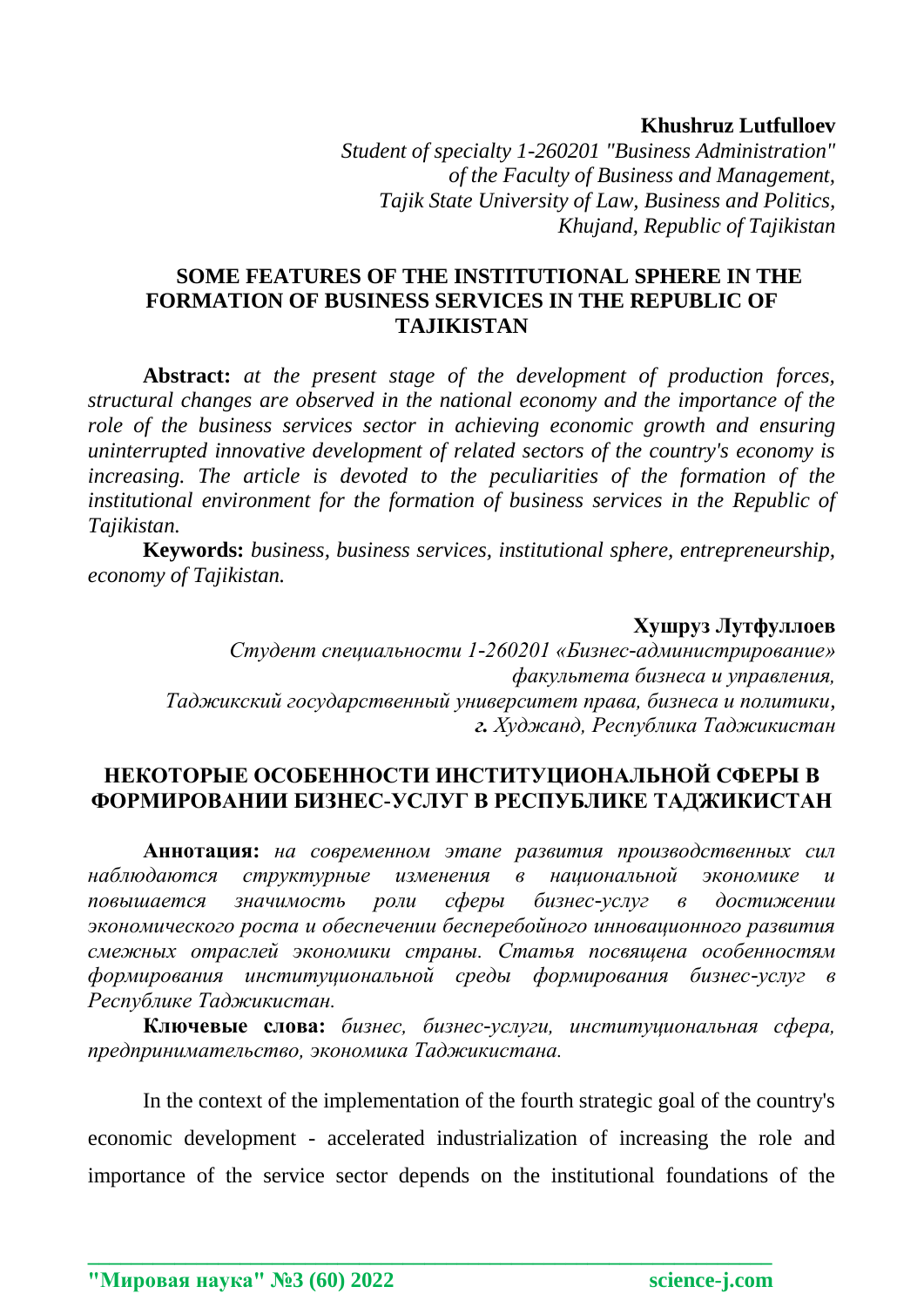formation and development of the business services market. First of all, the further development trend of the business services market in the country depends on the quality of the legislative framework regulating production and other relations in this direction [1-38]. The institutional basis for the formation and development of the business services market in the Republic of Tajikistan is built on three levels - the national level, the sectoral level and the enterprise level. Regulatory legal acts adopted in the country at the national level, in turn, are divided into two groups.

1. Regulatory legal acts regulating all sectors of business services;

2. Regulatory legal acts regulating production and other relations within certain industries or sub-sectors of business services.

Important elements of the institutional foundations of the business services market in the Republic of Tajikistan are the institutions of financial support for the business services market in the Republic of Tajikistan. The main sources of financing for the development of business services in the Republic of Tajikistan are the enterprises' own financial resources, the State fund for entrepreneurship support in the Republic of Tajikistan and funds allocated from the country's budget for the development of innovations in the field of research and development.

The active development of the business services market at the beginning of the 21st century is due to the influence of a number of factors, the most important of which are the increase in demand for services of industries, the deepening of industrialization and division of labor in developed countries, during which business services have become independent industries, business trends, which include the expansion of the scope of industrial enterprises, the development of information technology technologies, including integration of computer and telecommunication technologies, as well as intensive use of computer equipment and the Internet [39- 45]. Business services are those types of services that are provided by specialized firms and enterprises to meet the needs of other firms or organizations. The concept of business services covers such intangible activities that are directly provided by enterprises, firms and other organizations engaged in commercial or industrial activities.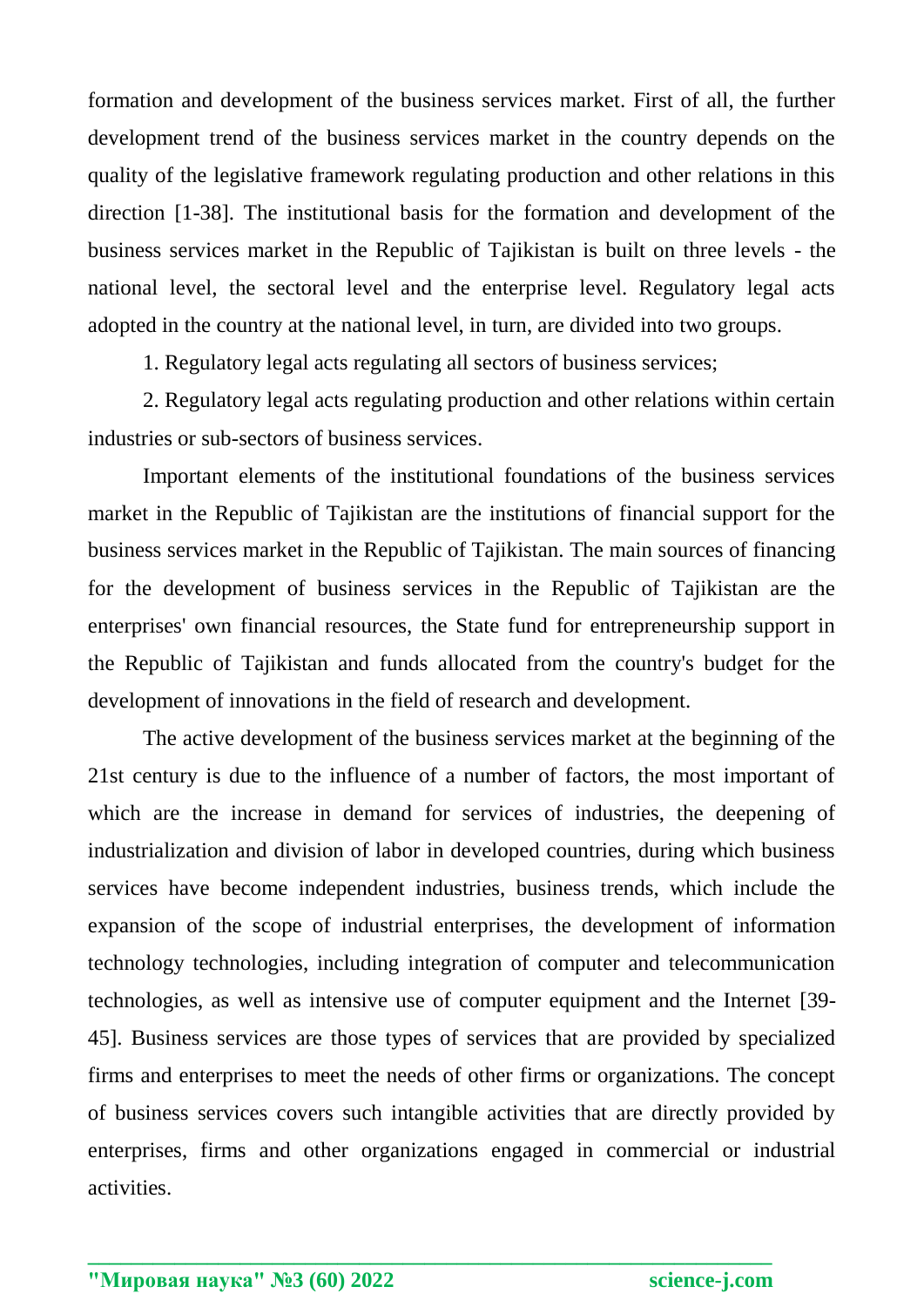According to the definition of Martin H. business services include the types of services that one firm provides to another firm to support its activities [25]. These include professional services such as management consulting, accounting and legal services, technical services such as design services, engineering and architectural services, as well as services to support the operation of enterprises, which include office rental services, labor recruitment and employment, security services and security services industrial cleaning and cleaning of premises. The business services market is a specific socio-economic system of the market economy, which reflects the indirect process of meeting the needs of economic entities in services that contribute to improving the efficiency of their activities and strengthening competitive positions. Business services are mainly provided by companies, firms, government agencies and other industrial organizations. Therefore, if we consider from the point of view of their purpose, business services, first of all, satisfy production needs in the process of manufacturing final products. Although some business service providers, such as notary services or architectural service providers offer certain of their services to end users or the public. Business services are often performed interactively with the participation of clients.

Based on this concept, Heskova Ya. and Hutmanova E. define business services as a service activity used in an intermediate production process that improves the quality of production of goods and services and its efficiency, along with services provided by the enterprise it self [4].

Currently, the demand for business services is due to a number of circumstances.

Firstly, the spread of knowledge-intensive technologies naturally changes traditional approaches to the principles and methods of management of business structures.

Secondly, the demand for this type of services is episodic, depending on the typification and standardization of services, as a result of which it is unprofitable to maintain full-time specialists.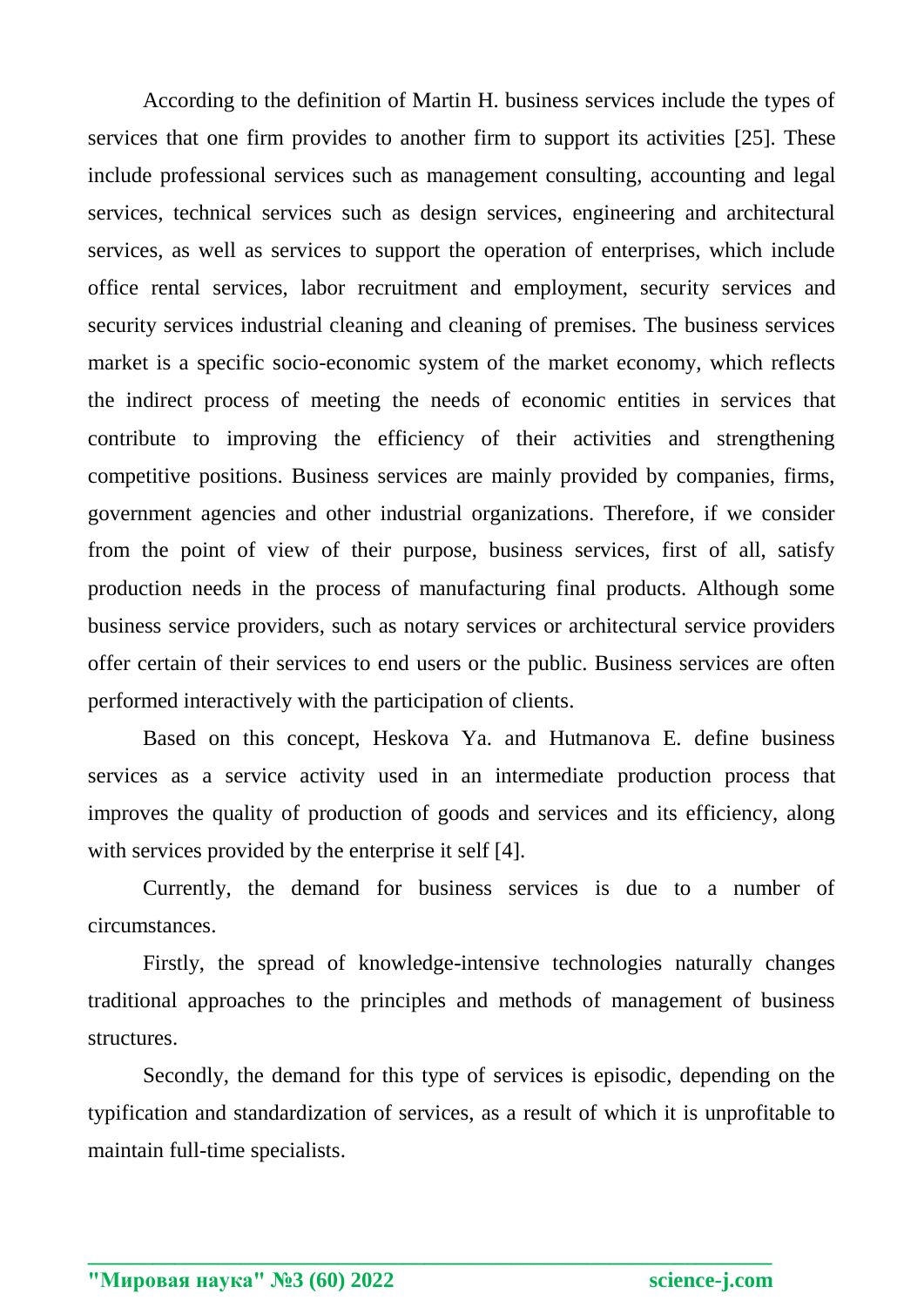Thirdly, the popularity of personnel outsourcing in various fields of activity is increasing.

And finally, fourth, the segment of business services for small and mediumsized businesses is expanding due to the provision of new forms of integrated services. Business services are characterized by a common property of the service itself, such as the heterogeneity of the activities covered, non-preservation and intangible, which the consumed enterprises need to take into account when purchasing or determining its quality.

In the Republic of Tajikistan, the State is actively involved in the creation of business incubators and technology parks that specialize in providing information, legal and consulting support to business entities. The institutional environment of the business services market in the Republic of Tajikistan also consists of educational institutions specializing in training personnel in this field. These include employment and retraining centers, industry research institutes, higher education institutions, etc.

Thus, in order to create a favorable institutional environment for the development of business services, we consider it necessary to develop a "Concept for the development of the business services sector in the Republic of Tajikistan for the period 2022 to 2030." In this Concept, it is necessary to clarify the goals and objectives of the development of the business services market in the Republic of Tajikistan, as well as to determine the main directions of its development in the long term.

Also, it is important and timely, in our opinion, to develop the necessary mechanism of state support for knowledge of capacious sectors of business services. In the conditions of the Republic of Tajikistan, it is also advisable to develop measures to develop integration ties between enterprises in the fields of industry and agriculture, research institutes with enterprises and organizations specializing in the provision of business services. In this aspect, it is especially important to stimulate the demand for business services from domestic firms, taking into account the increasing role and importance of such services in the sustainable development of enterprises and organizations. The implementation of the proposed recommendations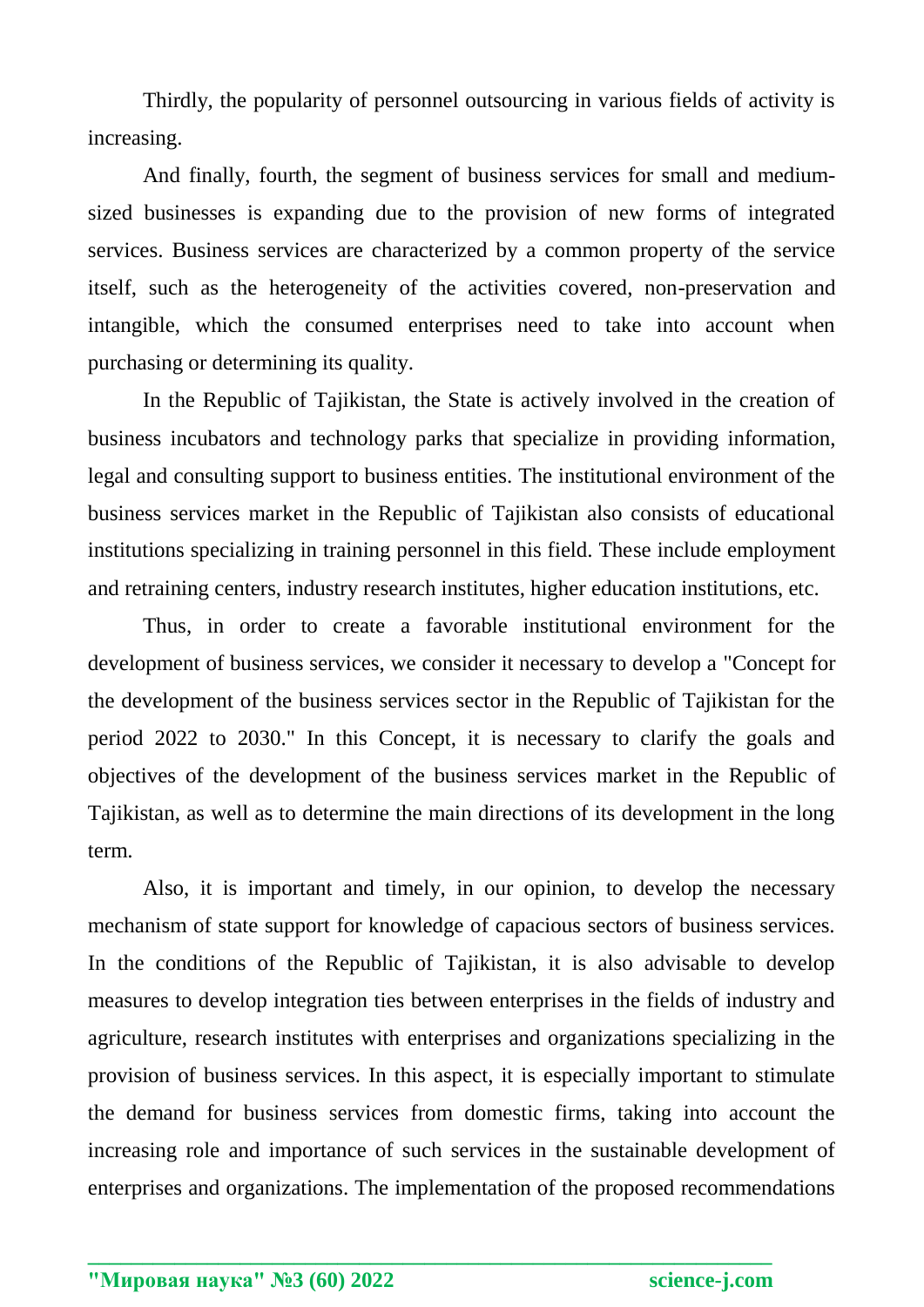in practice can contribute to the formation of the necessary infrastructure of the business services market and a favorable legislative environment for the functioning of this market.

Increasing investment activity in the implementation of projects in the field of business services development increases the attractiveness of this market. At the same time, the application of international standards for assessing the quality of business services, the development of unified approaches to drafting contracts, the development of a system for accounting industry indicators and business services management processes are necessary for the further development of the institutional framework of the business services market in the Republic of Tajikistan.

Thus, our research shows that despite the existence of a certain regulatory framework in the field of regulation of the business services sector, there are still many unresolved issues in this area.

Most of the existing regulatory legal acts are of a general nature and they do not highlight the specific features of the business services sector. Especially the infrastructure of the business services market has not yet been fully formulated and its consistent improvement is required. In addition, the system of relationships between economic institutions regulating the formation and development of the business services market has not yet been sufficiently developed to coordinate certain aspects of the policy in the field of business services regulation and determining strategic guidelines for its development in the future.

# **References:**

1. Abdullaev, A. M. & ets. (2018). Activation of foreign economic relations on the basis of innovative development. Practice of Uzbekistan. LAP LAMBERT Academic Publishing, Germany.

2. Abdullayev, A.M. and ets. (2020). Analysis of industrial enterprise management systems: essence, methodology and problems. Journal of critical reviews JCR. 7(14): 1254-1260. Doi:<https://dx.doi.org/10.17605/OSF.IO/E6JFS>

3. Ferneley, E., & Bell, F. (2006). Using bricolage to integrate business and information technology innovation in SMEs. *Technovation*, *26*(2), 232-241.

4. Heckova J. Business services and their contribution to economic growth within European Union / J.Heckova, E.Huttmanova A.Chapcakova // Proceedings of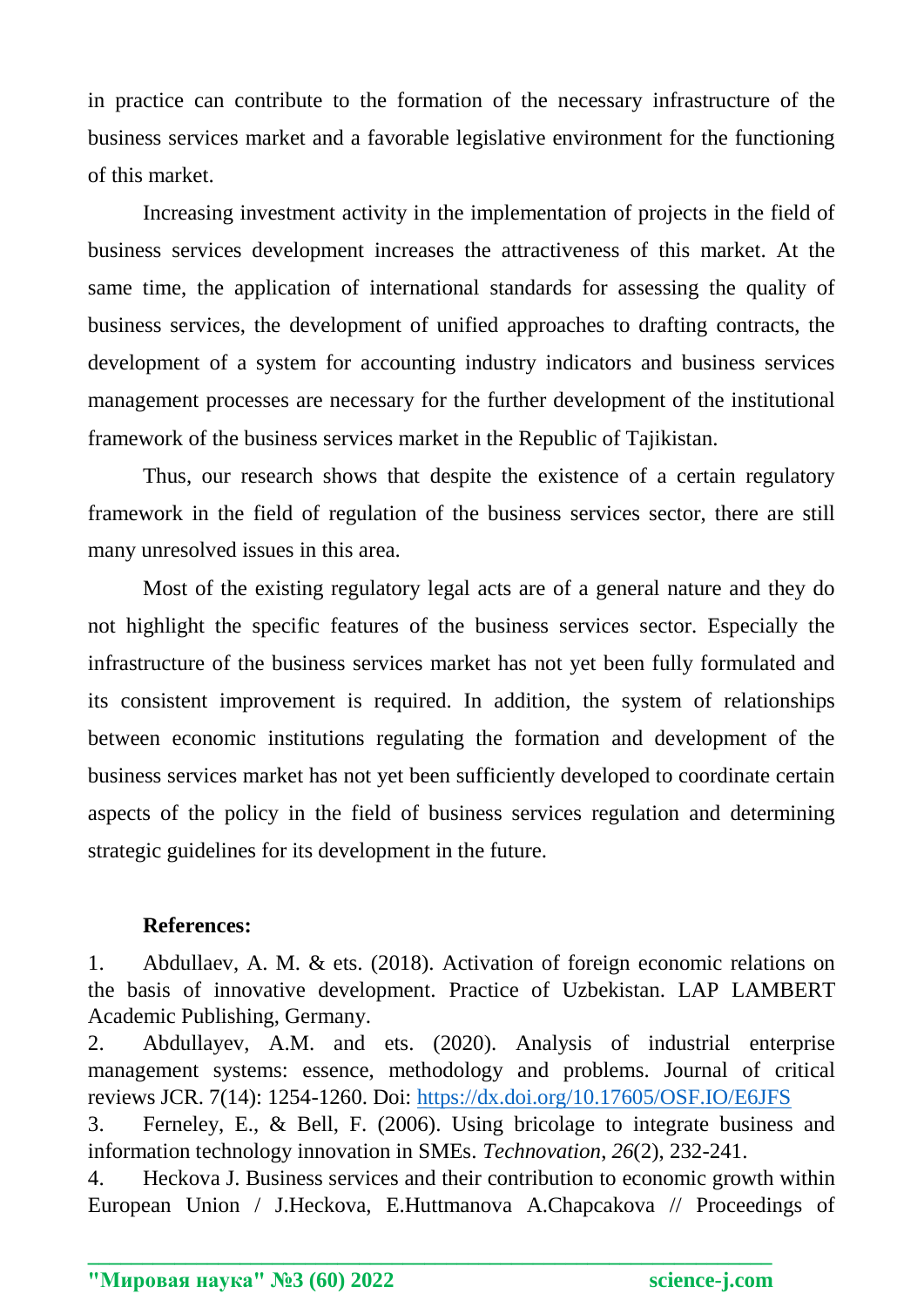scientific works of the department of economics and the economy ANNO, - Bratislava: Univerzitna Kniznica. – 2008. – Р.187.

5. Ivanovich, K. K. (2020). About some questions of classification of institutional conditions determining the structure of doing business in Uzbekistan. South Asian Journal of Marketing & Management Research, 10(5), 17-28.

6. Kurpayanidi, K. (2021). National innovation system as a key factor in the sustainable development of the economy of Uzbekistan. In E3S Web of Conferences (Vol. 258, p. 05026). EDP Sciences. DOI: <https://doi.org/10.1051/e3sconf/202125805026>

7. Kurpayanidi, K. I. (2019). Theoretical basis of management of innovative activity of industrial corporation. ISJ Theoretical & Applied Science, 01 (69), 7-14. Doi:<https://dx.doi.org/10.15863/TAS.2019.01.69.3>

8. Kurpayanidi, K. I. (2020). Actual problems of implementation of investment industrial entrepreneurial potential. *ISJ Theoretical & Applied Science*, 01 (81), 301- 307. Doi:<https://dx.doi.org/10.15863/TAS.2020.01.81.54>

9. Kurpayanidi, K. I. (2020). Some issues of macroeconomic analysis and forecasting of the economy of Uzbekistan. Iqtisodiyot va innovatsion texnologiyalar. Ilmiy elektron jurnali, 2, 100-108.

10. Kurpayanidi, K. I. (2020). To issues of development of entrepreneurship in the regions: theory and practice of Uzbekistan (on the materials of Andizhan region). ISJ Theoretical & Applied Science, 06 (86), 1-10. Doi: <https://dx.doi.org/10.15863/TAS.2020.06.86.1>

11. Kurpayanidi, K. I. (2020). To the problem of doing business in the conditions of the digital economy. ISJ Theoretical & Applied Science, 09 (89), 1-7. Doi: <https://dx.doi.org/10.15863/TAS.2020.09.89.1>

12. Kurpayanidi, K. I. (2021). Financial and economic mechanism and its role in the development of entrepreneurship. ISJ Theoretical & Applied Science, 01 (93), 1- 7. Doi:<https://dx.doi.org/10.15863/TAS.2021.01.93.1>

13. Kurpayanidi, K. I. (2021). Stimulation of foreign economic activities of entrepreneurship on the basis of innovative development. ISJ Theoretical & Applied Science, 01 (93), 8-13. Soi: <http://s-o-i.org/1.1/TAS-01-93-2>Doi: <https://dx.doi.org/10.15863/TAS.2021.01.93.2>

14. Kurpayanidi, K., (2020) About some questions of classification of institutional conditions determining the structure of doing business in Uzbekistan. South Asian Journal of Marketing & Management Research. 5(10). 17-28 pp. Doi: <http://dx.doi.org/10.5958/2249-877X.2020.00029.6>

15. Kurpayanidi, K.I. (2018) "Doing Business 2017" in Uzbekistan: problems and prospects. *Mauritius, Scholar's Press, Germany*. Doi: <https://dx.doi.org/10.13140/RG.2.2.21730.15043>

16. Kurpayanidi, K.I. (2018). Questions of classification of institutional conditions, determining the structure of business management in Uzbekistan. ISJ Theoretical & Applied Science, 09 (65): 1-8. Doi:<https://dx.doi.org/10.15863/TAS.2018.09.65.1>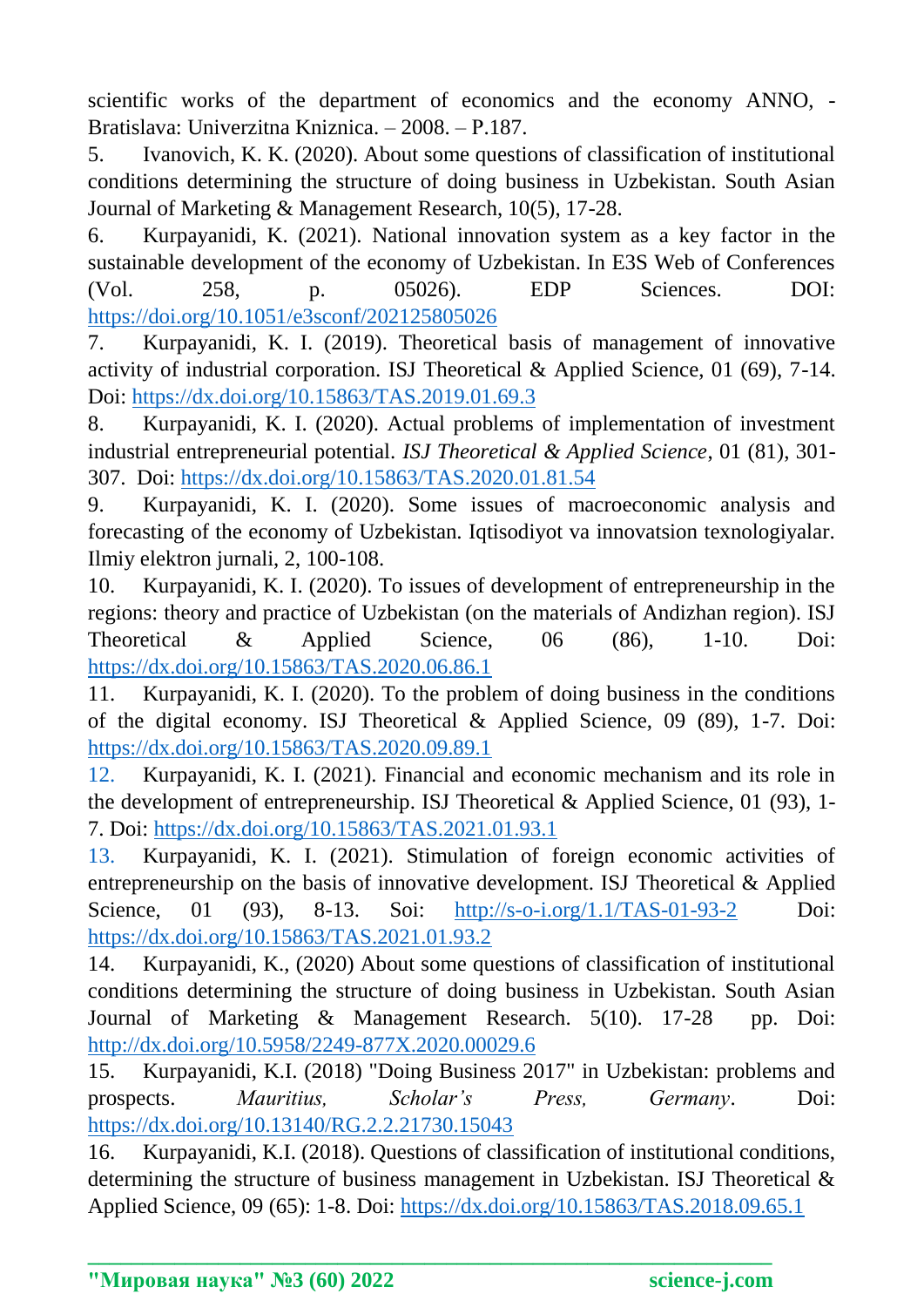17. Kurpayanidi, K.I. (2018). The typology of factors of increasing the innovative activity of enterprise entrepreneurs in the industry. ISJ Theoretical & Applied Science, 10 (66), 1-11. Doi:<https://dx.doi.org/10.15863/TAS.2018.10.66.1>

18. Kurpayanidi, K.I. (2022). Issues of regulation of small business development in the region. Proceedings of the XV International Multidisciplinary Conference «Prospects and Key Tendencies of Science in Contemporary World». Bubok Publishing S.L., Madrid, Spain. Doi: https://doi.org/10.32743/SpainConf.2022.1.15.331624

19. Kurpayanidi, K.I., (2020). Corporate industry analysis of the effectiveness of entrepreneurship subjects in the conditions of innovative activity. Journal of Economy and Business. 2-1. P.164-166. Doi: [https://doi.org/10.24411/2411-0450-](https://doi.org/10.24411/2411-0450-2020-10111) [2020-10111](https://doi.org/10.24411/2411-0450-2020-10111)

20. Martin H.T., Katrine E.N. Barriers to productivity growth in business services / H.T.Martin, E.N.Katrine - Copenhagen: Copenhagen Economics, May 2013. – Р.12

21. Mukhsinova, S. O. end ets. (2021). The problem of optimal distribution of economic resources. ISJ Theoretical & Applied Science, 01 (93), 14-22.

22. Musajonovich, N. F., & Adhamovich, U. A. (2021). Issues of technological and innovative development of industry. *Nazariy va amaliy tadqiqotlar xalqaro jurnali*, *1*(1), 69-75.

23. Nabieva, N. M. (2021). Digital marketing: current trends in development. *Theoretical & Applied Science*, (2), 333-340. Doi: <https://dx.doi.org/10.15863/TAS.2021.02.94.65>

24. Ridley, M. (2020). How innovation works: And why it flourishes in freedom. New York: Harper.

25. Tkach, D. V. and ets. (2020). Some questions about the impact of the COVID-19 pandemic on the development of business entities. ISJ Theoretical & Applied Science, 11 (91), 1-4. Doi:<https://dx.doi.org/10.15863/TAS.2020.11.91.1>

26. Tsoy, D., Tirasawasdichai, T., & ets. (2021). Role of Social Media in Shaping Public Risk Perception during COVID-19 Pandemic: A Theoretical Review. International Journal of Management Science and Business Administration, 7(2), 35- 41.

27. Бабаджанов, Р. М. (2019). Совершенствование институциональных основ формирования и функционирования рынка труда в Республике Таджикистан. *Экономика Таджикистана*, (3), 141-147.

28. Джумъаев, Б. М. (2020). Условия и факторы формирования и развития рынка бизнес-услуг в условиях рынка. *Вестник Таджикского национального университета. Серия социально-экономических и общественных наук*, (5), 199- 206.

29. Комилова, З. А. (2018). Этапы и приоритеты развития социальной политики независимого Таджикистана. In *Социальное государство и молодежь: механизмы управления и перспективы развития* (pp. 34-44).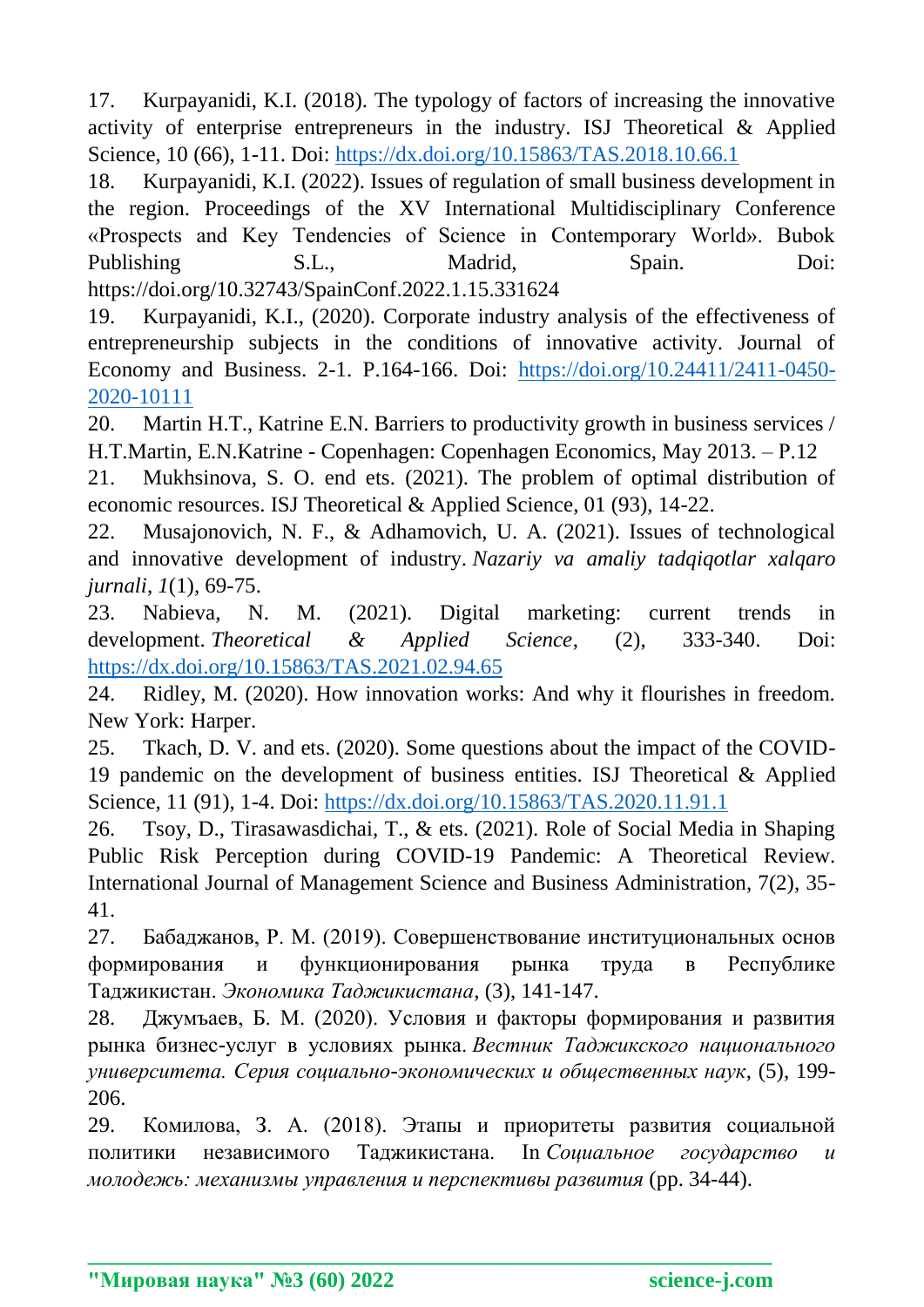30. Курпаяниди К. Актуальные вопросы цифровизации в индустриальном секторе экономики Узбекистана // ОИИ. 2021. №4/S. URL: [https://cyberleninka.ru/article/n/aktualnye-voprosy-tsifrovizatsii-v-industrialnom](https://cyberleninka.ru/article/n/aktualnye-voprosy-tsifrovizatsii-v-industrialnom-sektore-ekonomiki-uzbekistana)[sektore-ekonomiki-uzbekistana](https://cyberleninka.ru/article/n/aktualnye-voprosy-tsifrovizatsii-v-industrialnom-sektore-ekonomiki-uzbekistana) (дата обращения: 12.09.2021).

31. Курпаяниди, К. (2021). Actual issues of digitalization in the industrial sector of the economy of Uzbekistan. Общество и инновации, 2(4/S), 201-212.

32. Курпаяниди, К. И. (2018). К вопросам оценки эффективности предпринимательства в рейтинге FORBES" лучшие страны для бизнеса"(на материалах Республики Узбекистан). Бюллетень науки и практики, 4(3).

33. Курпаяниди, К. И. (2018). К вопросам оценки эффективности предпринимательства в рейтинге Forbes «Лучшие страны для бизнеса» (на материалах Республики Узбекистан). Бюллетень науки и практики. Т. 4. №3. С. 193-202. Doi:<https://doi.org/10.5281/zenodo.1198710>

34. Курпаяниди, К. И. (2020). Вопросы ведения бизнеса в условиях цифровизации экономики. Санкт-Петербург: Санкт-Петербургский государственный экономический университет, 2020. – С. 126-133.

35. Курпаяниди, К. И. (2021). Современные концепции и модели развития предпринимательства. *Бюллетень науки и практики,7(9).*

36. Курпаяниди, К.И. (2020). Corporate industry analysis of the effectiveness of entrepreneurship subjects in the conditions of innovative activity. Экономика и бизнес: теория и практика - Journal of Economy and Business. 2-1. С.164-166. Doi:<https://doi.org/10.24411/2411-0450-2020-10111>

37. Курпаяниди, К.И. (2021). Создание малых предприятий: саморазвитие или интеграционное развитие, какой путь выбирают страны мира. Проблемы современной экономики, 3.

38. Курпаяниди, К.И. (2021). Создание малых предприятий: саморазвитие или интеграционное развитие, какой путь выбирают страны мира. *Проблемы современной экономики, 3.*

39. Курпаяниди, К.И. (2022). Теоретические аспекты развития предпринимательства. Экономика и бизнес: теория и практика, 3 (85).

40. Одилова, Р. К. (2020). Институциональные вопросы развития рекреационно-туристической сферы в Республике Таджикистан. *Вестник Таджикского государственного университета права, бизнеса и политики. Серия общественных наук*, (3 (84)), 55-62.

41. Полутов В.И., Шестакова Е.В. Проблемы регионального рынка бизнесуслуг. - [Электронный ресурс]. - Режим доступа: [http://www.orenport.ru/images/img/384/shestakova\\_1.pdf](http://www.orenport.ru/images/img/384/shestakova_1.pdf)

42. Раджабова, Ш. М. (2015). Перспективы развития сферы делового сервиса в Республике Таджикистан. *Вестник Педагогического университета*, (5-2), 164-167.

43. Санина, Л. В. (2014). Рейтинги оценки предпринимательского климата: международный опыт. Baikal Research Journal, (5).